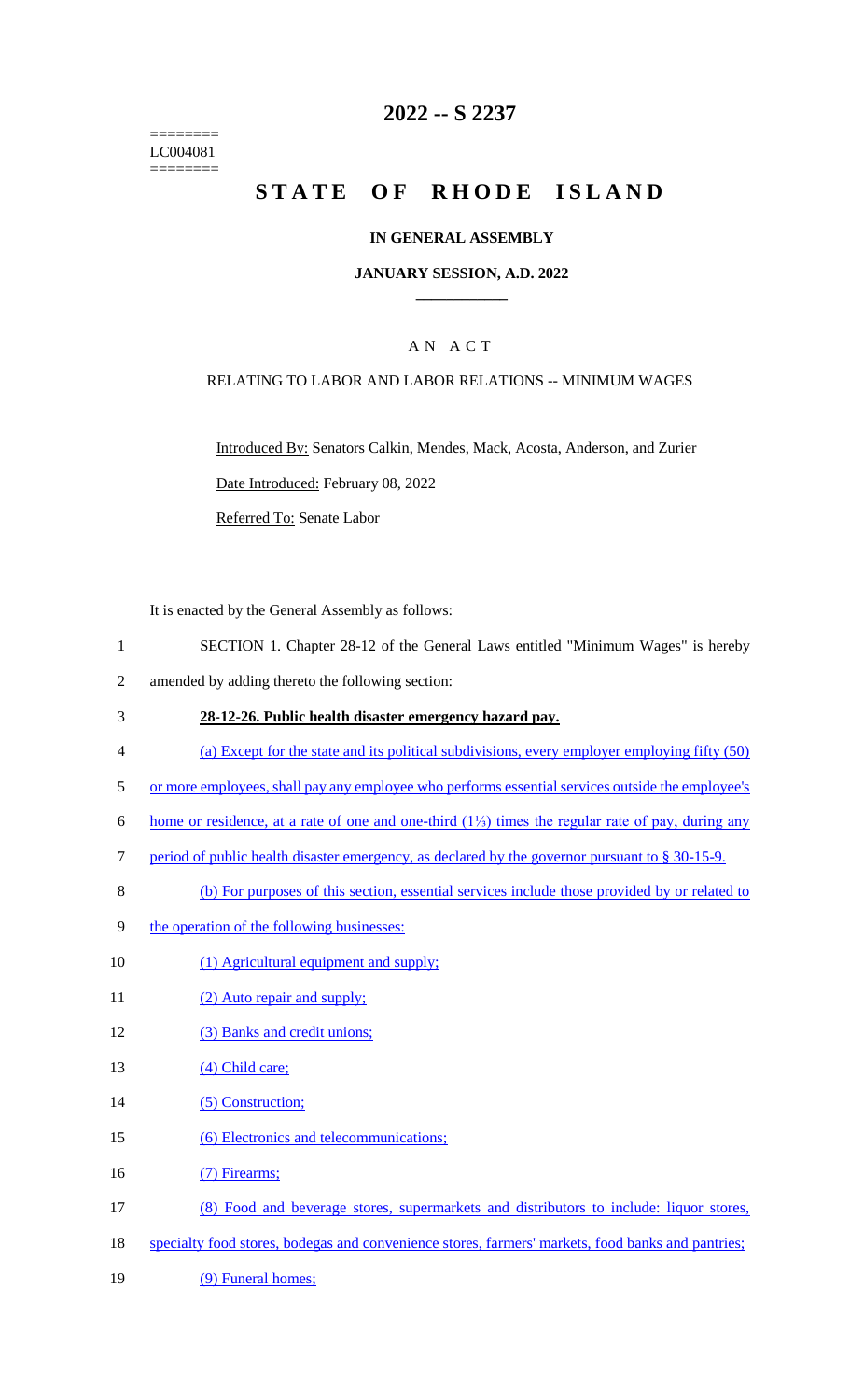| 1                        | (10) Gas stations;                                                                                    |
|--------------------------|-------------------------------------------------------------------------------------------------------|
| $\overline{c}$           | (11) Harm reduction organizations, recovery and treatment organizations, and                          |
| 3                        | <u>organizations conducting in-person outreach with vulnerable populations, such as those who use</u> |
| $\overline{\mathcal{A}}$ | drugs, unhoused individuals and people recently released from incarceration;                          |
| 5                        | (12) Health care;                                                                                     |
| 6                        | (13) Industrial, construction equipment and supply, hardware stores, general power                    |
| $\tau$                   | equipment;                                                                                            |
| 8                        | (14) Laundromats;                                                                                     |
| 9                        | $(15)$ Pet supply;                                                                                    |
| 10                       | (16) Pharmacies, medical supply stores and compassion centers;                                        |
| 11                       | (17) Printing shops, mail and delivery stores and operations and office supply businesses;            |
| 12                       | (18) Professional uniform suppliers and stores;                                                       |
| 13                       | (19) Restaurants;                                                                                     |
| 14                       | (20) Seafood equipment and supply;                                                                    |
| 15                       | (21) Security and public safety; and                                                                  |
| 16                       | (22) Any commercial business, operation or entity designated as providing essential                   |
| 17                       | services, by the director of the department of labor.                                                 |
| 18                       | SECTION 2. Section 28-5-7 of the General Laws in Chapter 28-5 entitled "Fair                          |
| 19                       | Employment Practices" is hereby amended to read as follows:                                           |
| 20                       | 28-5-7. Unlawful employment practices.                                                                |
| 21                       | It shall be an unlawful employment practice:                                                          |
| 22                       | (1) For any employer:                                                                                 |
| 23                       | (i) To refuse to hire any applicant for employment because of his or her race or color,               |
| 24                       | religion, sex, sexual orientation, gender identity or expression, disability, age, or country of      |
| 25                       | ancestral origin;                                                                                     |
| 26                       | (ii) Because of those reasons, to discharge an employee or discriminate against him or her            |
| 27                       | with respect to hire, tenure, compensation, terms, conditions or privileges of employment, or any     |
| 28                       | other matter directly or indirectly related to employment. However, if an insurer or employer         |
| 29                       | extends insurance related benefits to persons other than or in addition to the named employee,        |
| 30                       | nothing in this subdivision shall require those benefits to be offered to unmarried partners of named |
| 31                       | employees;                                                                                            |
| 32                       | (iii) In the recruiting of individuals for employment or in hiring them, to utilize any               |
| 33                       | employment agency, placement service, training school or center, labor organization, or any other     |
| 34                       | employee referring source which the employer knows, or has reasonable cause to know,                  |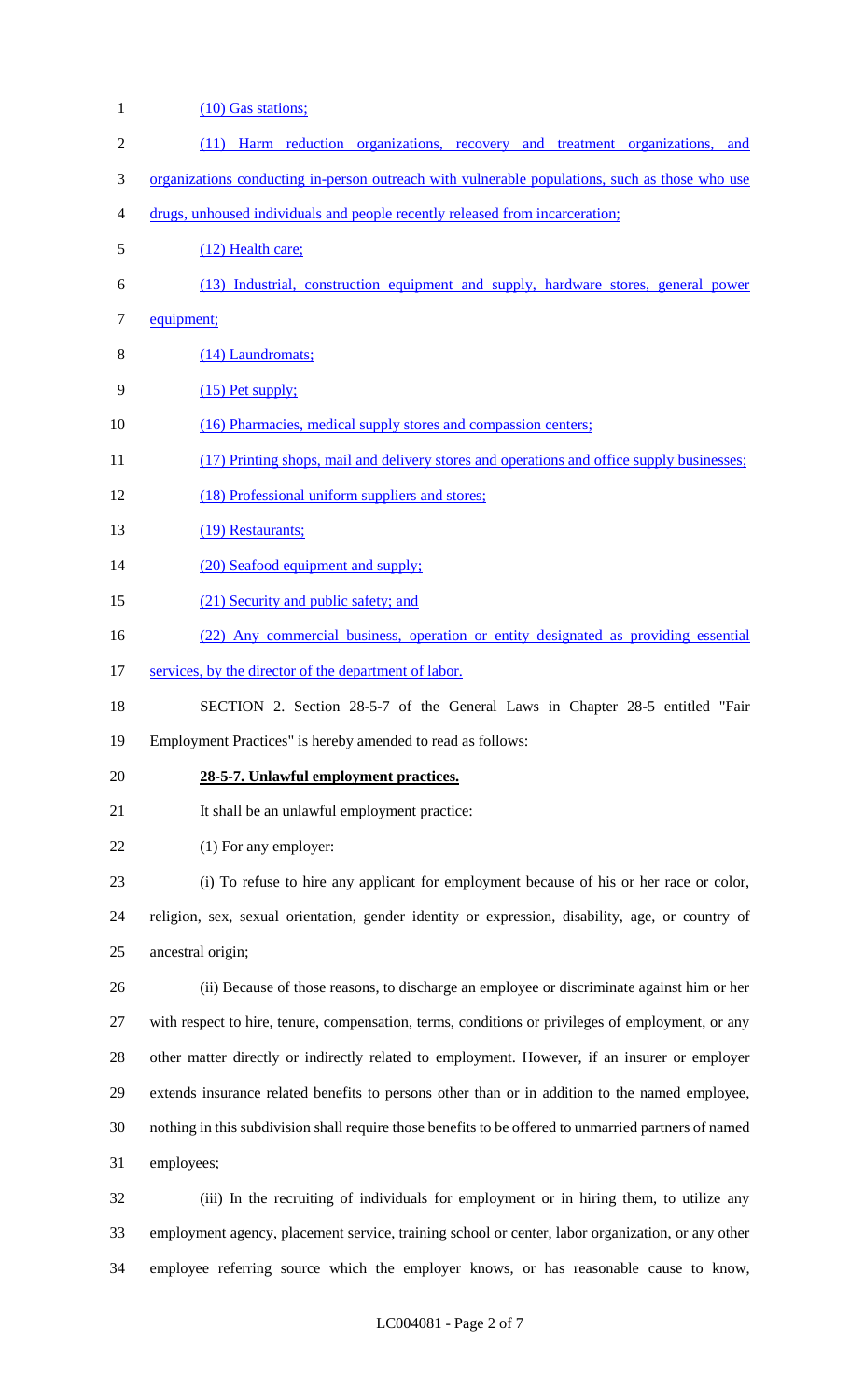discriminates against individuals because of their race or color, religion, sex, sexual orientation,

gender identity or expression, disability, age, or country of ancestral origin;

 (iv) To refuse to reasonably accommodate an employee's or prospective employee's disability unless the employer can demonstrate that the accommodation would pose a hardship on the employer's program, enterprise, or business; or

 (v) When an employee has presented to the employer an internal complaint alleging harassment in the workplace on the basis of race or color, religion, sex, disability, age, sexual orientation, gender identity or expression, or country of ancestral origin, to refuse to disclose in a timely manner in writing to that employee the disposition of the complaint, including a description of any action taken in resolution of the complaint; provided, however, no other personnel 11 information shall be disclosed to the complainant; or

 (vi) To take any adverse employment action against an employee, for failure or refusal to 13 work during any period of public health disaster emergency, as declared by the governor pursuant 14 to \$30-15-9.

 (2)(i) For any employment agency to fail or refuse to properly classify or refer for employment or otherwise discriminate against any individual because of his or her race or color, religion, sex, sexual orientation, gender identity or expression, disability, age, or country of ancestral origin; or

 (ii) For any employment agency, placement service, training school or center, labor organization, or any other employee referring source to comply with an employer's request for the referral of job applicants if the request indicates either directly or indirectly that the employer will not afford full and equal employment opportunities to individuals regardless of their race or color, religion, sex, sexual orientation, gender identity or expression, disability, age, or country of ancestral origin;

(3) For any labor organization:

 (i) To deny full and equal membership rights to any applicant for membership because of his or her race or color, religion, sex, sexual orientation, gender identity or expression, disability, age, or country of ancestral origin;

 (ii) Because of those reasons, to deny a member full and equal membership rights, expel him or her from membership, or otherwise discriminate in any manner against him or her with respect to his or her hire, tenure, compensation, terms, conditions or privileges of employment, or any other matter directly or indirectly related to membership or employment, whether or not authorized or required by the constitution or bylaws of the labor organization or by a collective labor agreement or other contract;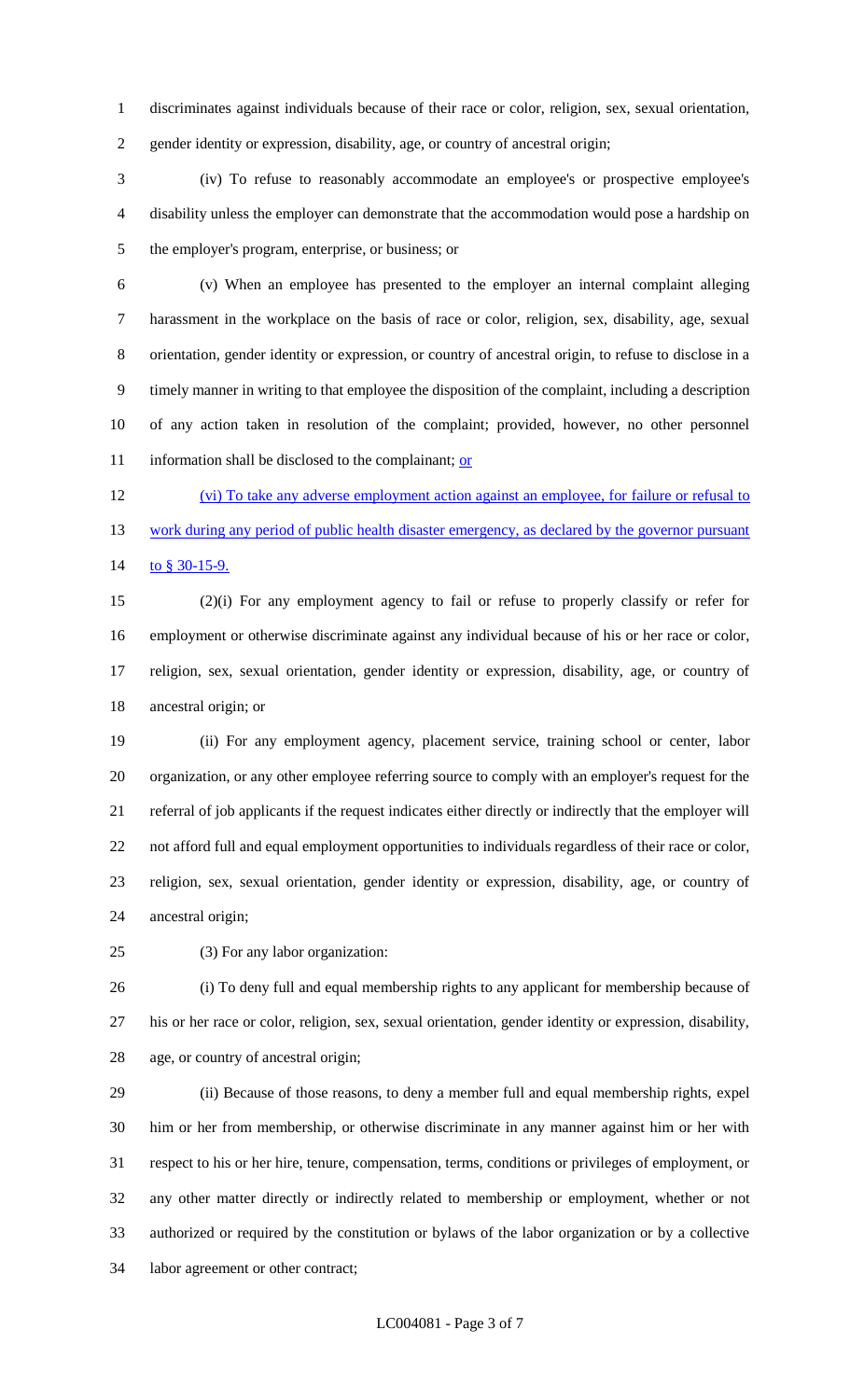(iii) To fail or refuse to classify properly or refer for employment, or otherwise to discriminate against any member because of his or her race or color, religion, sex, sexual orientation, gender identity or expression, disability, age, or country of ancestral origin; or

 (iv) To refuse to reasonably accommodate a member's or prospective member's disability unless the labor organization can demonstrate that the accommodation would pose a hardship on the labor organization's program, enterprise, or business;

 (4) Except where based on a bona fide occupational qualification certified by the commission or where necessary to comply with any federal mandated affirmative action programs, for any employer or employment agency, labor organization, placement service, training school or center, or any other employee referring source, prior to employment or admission to membership of any individual, to:

 (i) Elicit or attempt to elicit any information directly or indirectly pertaining to his or her race or color, religion, sex, sexual orientation, gender identity or expression, disability, age, or country of ancestral origin;

 (ii) Make or keep a record of his or her race or color, religion, sex, sexual orientation, gender identity or expression, disability, age, or country of ancestral origin;

 (iii) Use any form of application for employment, or personnel or membership blank containing questions or entries directly or indirectly pertaining to race or color, religion, sex, sexual orientation, gender identity or expression, disability, age, or country of ancestral origin;

 (iv) Print or publish or cause to be printed or published any notice or advertisement relating to employment or membership indicating any preference, limitation, specification, or discrimination based upon race or color, religion, sex, sexual orientation, gender identity or expression, disability, age, or country of ancestral origin; or

 (v) Establish, announce, or follow a policy of denying or limiting, through a quota system or otherwise, employment or membership opportunities of any group because of the race or color, religion, sex, sexual orientation, gender identity or expression, disability, age, or country of ancestral origin of that group;

 (5) For any employer or employment agency, labor organization, placement service, training school or center, or any other employee referring source to discriminate in any manner against any individual because he or she has opposed any practice forbidden by this chapter, or because he or she has made a charge, testified, or assisted in any manner in any investigation, proceeding, or hearing under this chapter;

 (6) For any person, whether or not an employer, employment agency, labor organization, or employee, to aid, abet, incite, compel, or coerce the doing of any act declared by this section to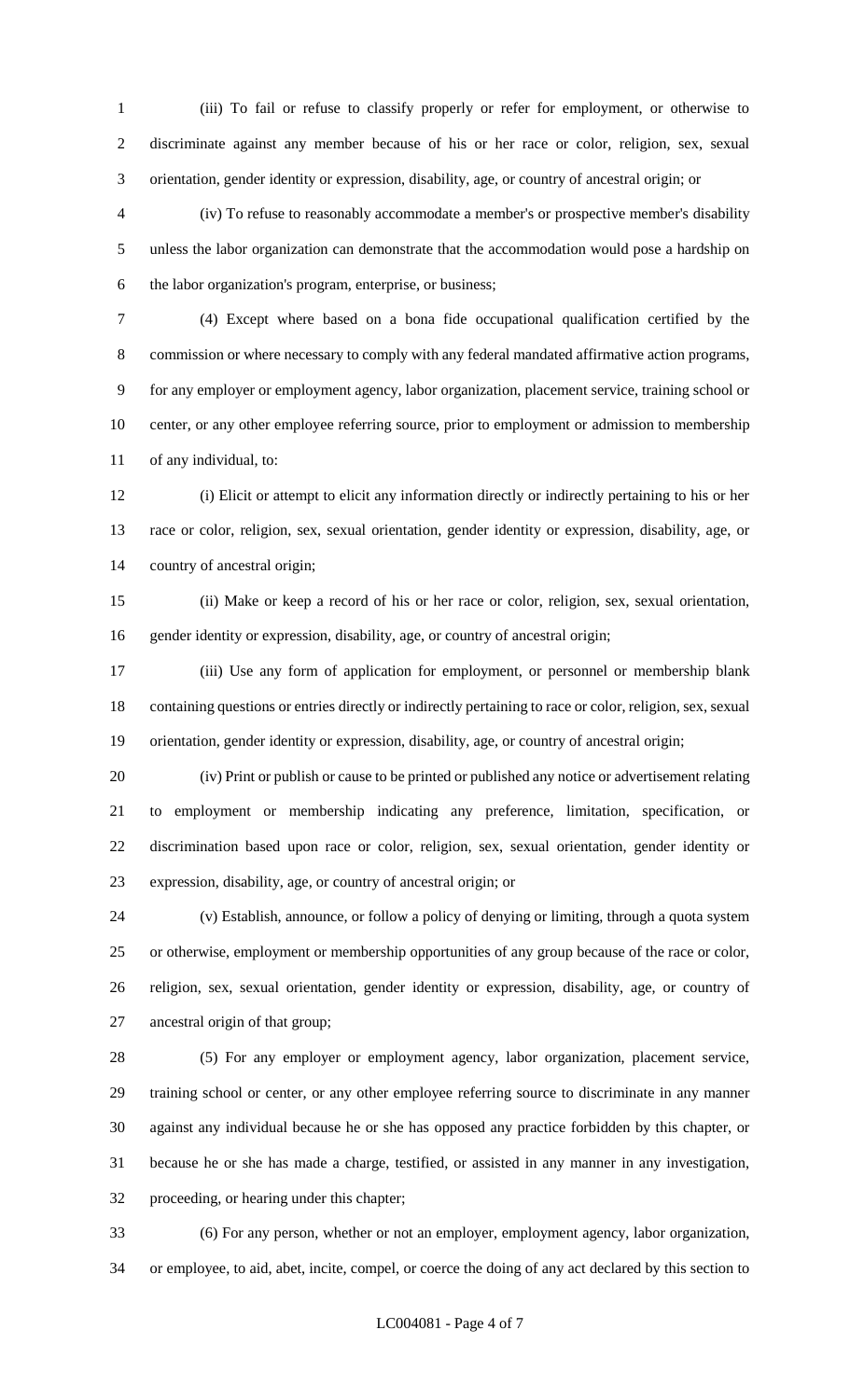be an unlawful employment practice, or to obstruct or prevent any person from complying with the provisions of this chapter or any order issued pursuant to this chapter, or to attempt directly or indirectly to commit any act declared by this section to be an unlawful employment practice;

 (7) For any employer to include on any application for employment, except applications for law enforcement agency positions or positions related to law enforcement agencies, a question inquiring or to otherwise inquire either orally or in writing whether the applicant has ever been arrested, charged with or convicted of any crime; provided, that:

 (i) If a federal or state law or regulation creates a mandatory or presumptive disqualification from employment based on a person's conviction of one or more specified criminal offenses, an employer may include a question or otherwise inquire whether the applicant has ever been convicted of any of those offenses; or

 (ii) If a standard fidelity bond or an equivalent bond is required for the position for which the applicant is seeking employment and his or her conviction of one or more specified criminal offenses would disqualify the applicant from obtaining such a bond, an employer may include a question or otherwise inquire whether the applicant has ever been convicted of any of those offenses; and

 (iii) Notwithstanding, any employer may ask an applicant for information about his or her criminal convictions at the first interview or thereafter, in accordance with all applicable state and federal laws;

 (8)(i) For any person who, on June 7, 1988, is providing either by direct payment or by making contributions to a fringe benefit fund or insurance program, benefits in violation with §§ 28-5-6, 28-5-7 and 28-5-38, until the expiration of a period of one year from June 7, 1988 or if there is an applicable collective bargaining agreement in effect on June 7, 1988, until the termination of that agreement, in order to come into compliance with §§ 28-5-6, 28-5-7 and 28-5- 38, to reduce the benefits or the compensation provided any employee on June 7, 1988, either directly or by failing to provide sufficient contributions to a fringe benefit fund or insurance program.

 (ii) Where the costs of these benefits on June 7, 1988 are apportioned between employers and employees, the payments or contributions required to comply with §§ 28-5-6, 28-5-7 and 28- 5-38 may be made by employers and employees in the same proportion.

 (iii) Nothing in this section shall prevent the readjustment of benefits or compensation for reasons unrelated to compliance with §§ 28-5-6, 28-5-7 and 28-5-38.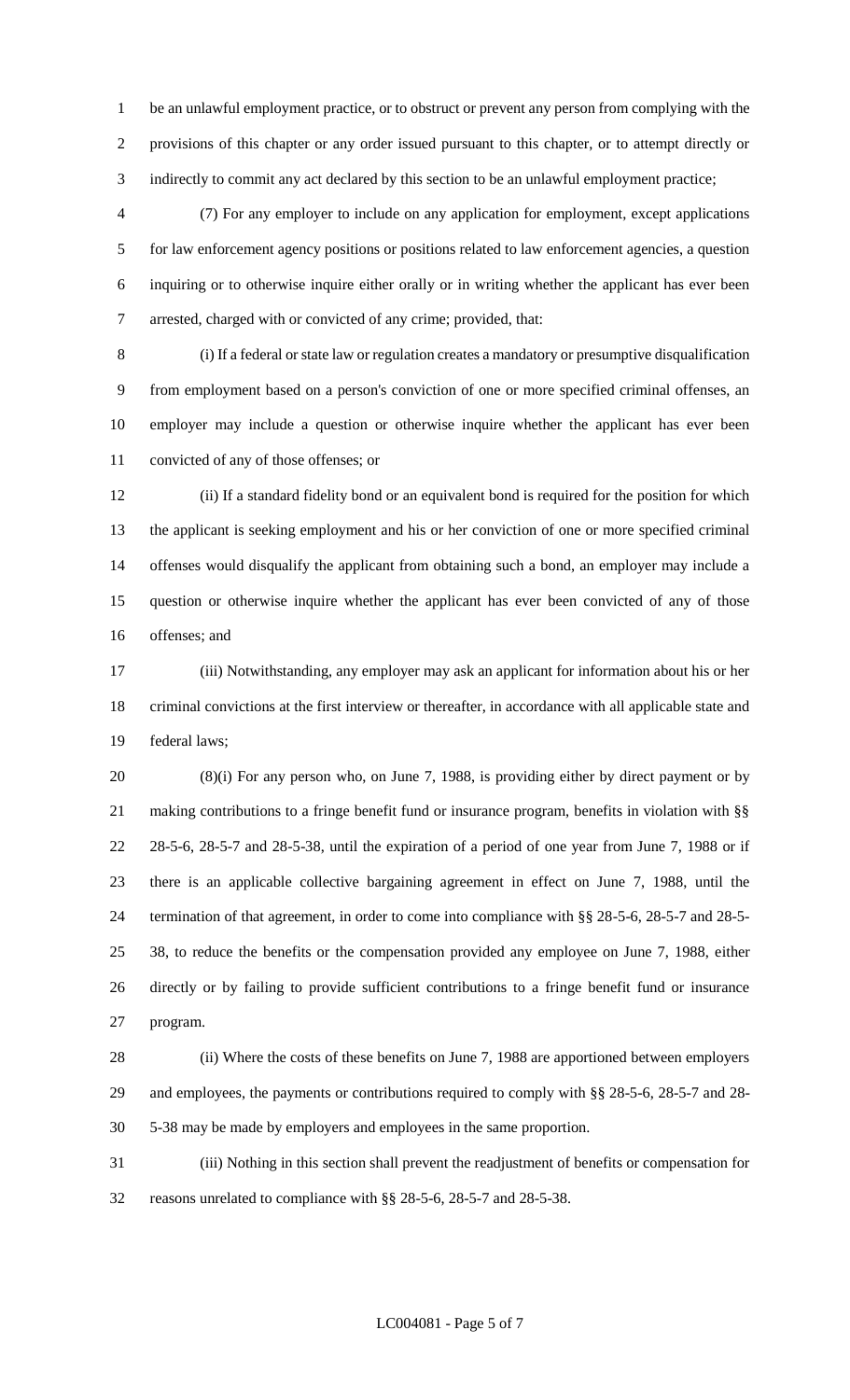1 SECTION 3. This act shall take effect upon passage.

#### $=$ LC004081  $=$